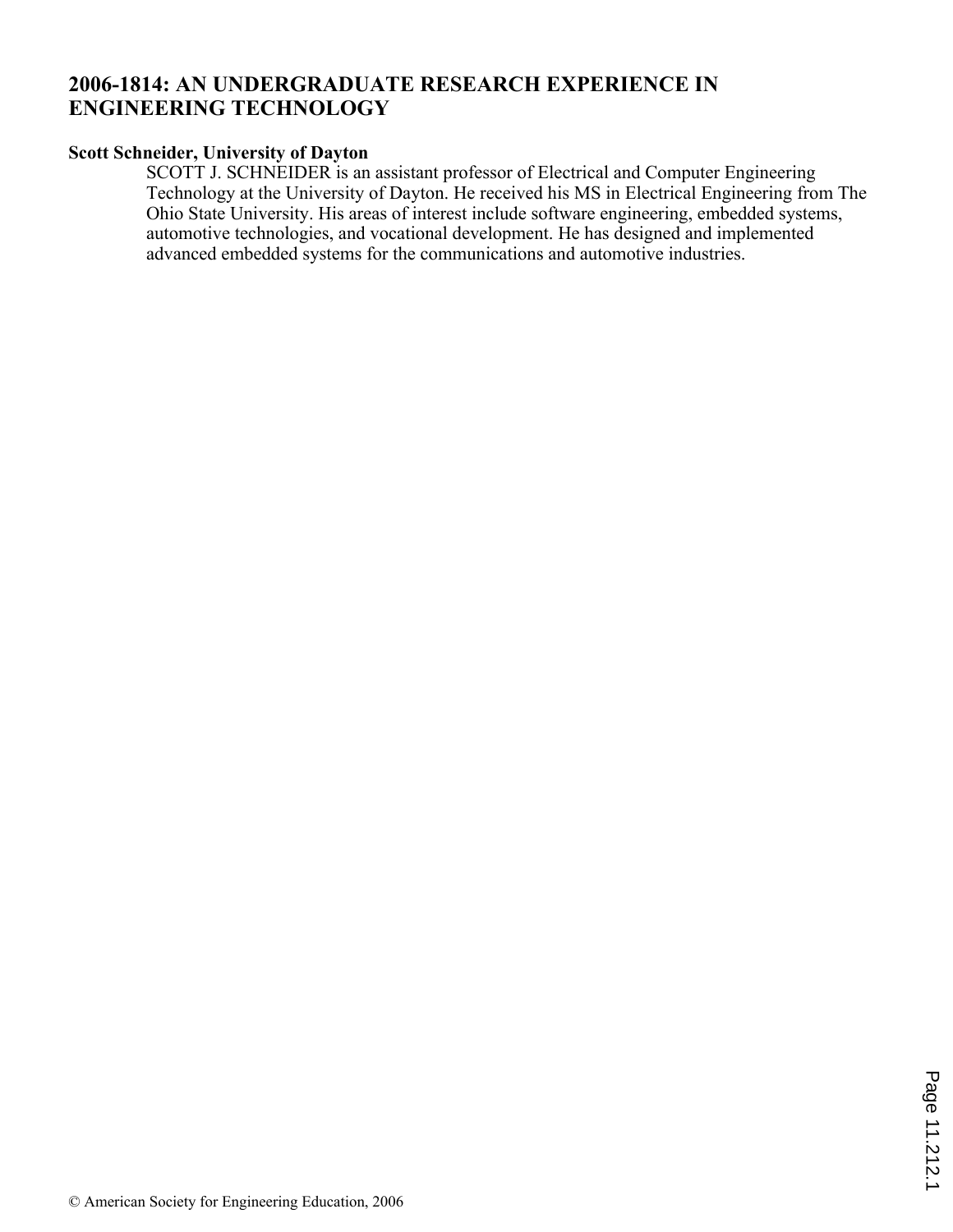# An Undergraduate Research Experience in Engineering Technology

### Abstract

To initiate the development of an autonomous vehicle to participate in the Intelligent Ground Vehicle Competition, a multidisciplinary undergraduate research course was established during the summer of 2005 within the Engineering Technology Department. This was the first time an undergraduate research component has been offered to students within the Engineering Technology Department at the University of Dayton. The course was conducted using an independent study format with several team meetings to monitor individual student progress and to provide collaborative feedback to the students. The participants were expected to perform activities related to both research and design.

The course layout, the final student designs and the course evaluations are provided in this paper. The instructor and student evaluations of the course did conclude that future implementations need to provide the students with more structure and guidance through the initial research phase to ensure the level of research being conducted is at the technology level and not the product level. Overall, the students left the course with an expanded appreciation for the research, design and analysis aspect of engineering.

#### 1. Introduction

The Engineering Technology Department at the University of Dayton (UD) provides every student with ample applied learning experiences and encourages students to seek industrial experience either through co-op positions or internships. To provide students with a meaningful exposure to engineering research, an undergraduate research course was developed. While the engineering technology students at UD are familiar with engineering design at the application level, few are ever exposed to engineering research at the technology level.

It has been said that the role of the university is to transfer knowledge, generate knowledge and apply knowledge<sup>1</sup>. Most would agree that college courses are primarily geared at transferring knowledge using traditional lecture based courses. Within the UD Engineering Technology Department course projects and associated industrial experiences such as internships, coop positions and the senior capstone project provide students with the numerous opportunities to apply their knowledge through the engineering design process. The generation of knowledge is typically overlooked in the students' college experience. By introducing students to a research activity, they are provided an opportunity to generate knowledge and more importantly learn how to think individually.

There are multiple levels of engineering research including research at the system level, which is typically referred to as system integration, research at the technology level which investigates an individual technology removed from any applied contexts, and research at the theory level that is concerned with the development of new mathematical and scientific processes. While many engineering research projects are focused on the scholarship of discovering, engineering technology research is best focused on the scholarship of discovery<sup>3</sup>.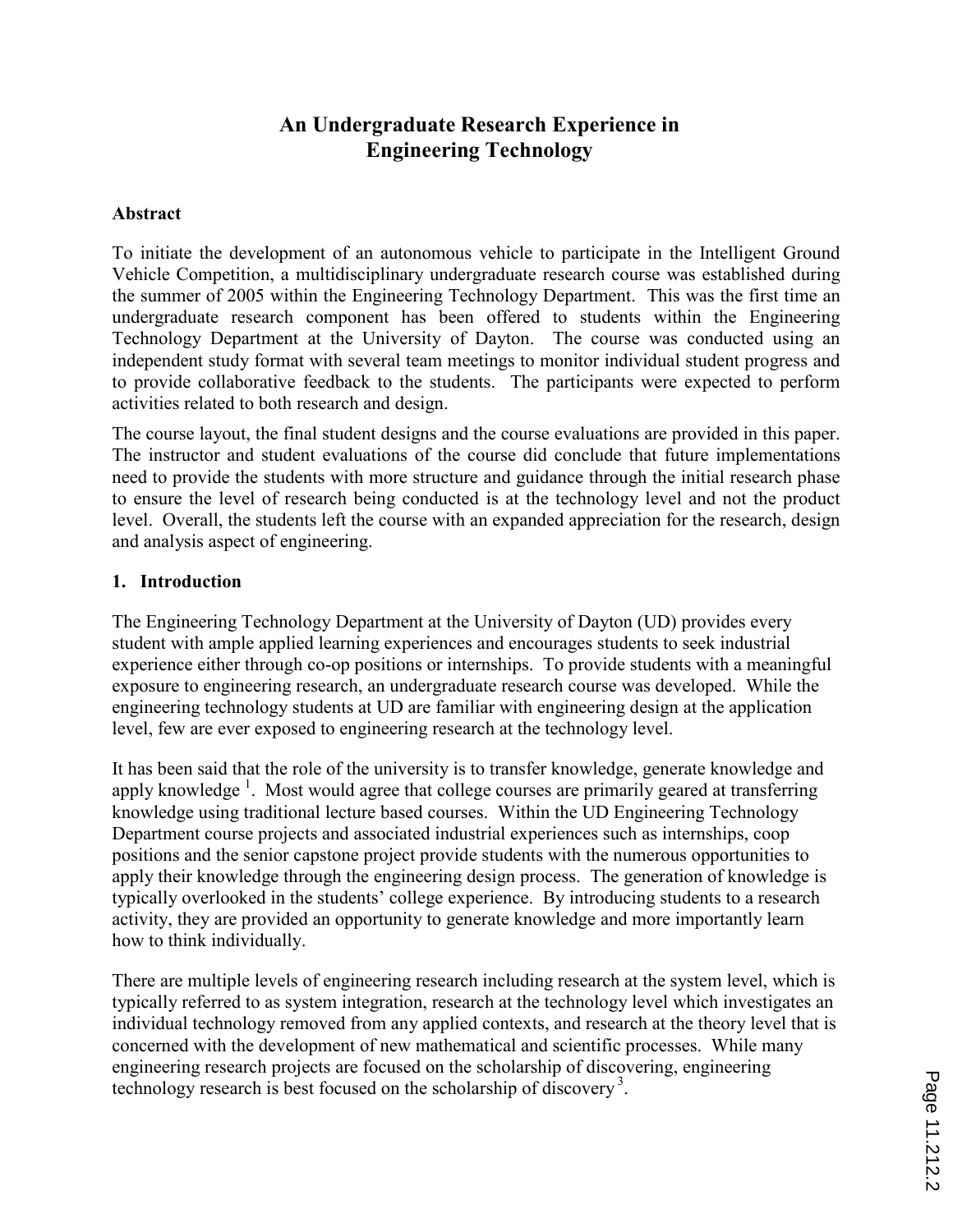The undergraduate research course developed in the Engineering Technology Department at UD uses an existing university course structure designated for undergraduate research along with the Intelligent Ground Vehicle Competition (IGVC). Mobile robotics projects such as IGVC have been widely used to promote research and design within engineering education<sup>2</sup>. The purpose of the IGVC is to offer a multidisciplinary design experience that utilizes state-of-the-art technology in the formation of an autonomously controlled vehicle. The competition includes three elements: an obstacle course competition, a navigational challenge, and a design competition. The development of a vehicle to compete in this competition is a very challenging student project that also tends to be highly motivating. For these reasons, it is an ideal candidate project for the research course.

## 2. Course Overview

There are several avenues for melding research within an undergraduate engineering technology curriculum including the formation of a special topics or independent study course, the organization of seminars covering research activities such as independent study, analysis of data, and presenting scholarly work, the inclusion of a scholarship component within an existing course such as the development of research reports, developing product innovations courses, using a scholars program with a required thesis component, and funding for undergraduate research assistants<sup>3</sup>. Each method for providing undergraduate research opportunities has its own advantages and disadvantages. However, it is clear that to fully engage students in the research experience there needs to be both a well formulated and motivating research project with set outcomes for both learning and scholarly achievement and some form of compensation for the students' time spent performing the work.

## 2.1. The SET398 Course

Each department within the School of Engineering at the University of Dayton has a course numbered XX398, which is used to provide course credits for undergraduate research activities. The credits earned in these courses count as technical elective credits. In the Engineering Technology Department, SET 398 course entitled "Research and Innovation Laboratory" provides students a meaningful experience with engineering research and related activities.

SET398 allows students to participate in the selection and design of technology, the investigation, collection and analysis of data and the presentation of research material. Within the course description, research can include, but is not limited to, developing an experiment, collecting and analyzing data, surveying and evaluating literature, developing new tools and techniques including software, and surveying, brainstorming and evaluating engineering solutions and engineering designs. The credits associated with this course range from 1 to 6 depending on the scope of the project and the level of effort required by the student.

Students' sign up for the SET 398 like any other course, however professor approval is required. Since the course is typically conducted as an independent study course and the material covered requires strong mastery of the engineering fundamentals, students who enter the course must be highly motivated and have demonstrated an ability and eagerness to learn. For the inaugural implementation of SET398, student selection focused on their interest in the subject matter being investigated and their demonstrated scholastic aptitude. The student's aptitude was measured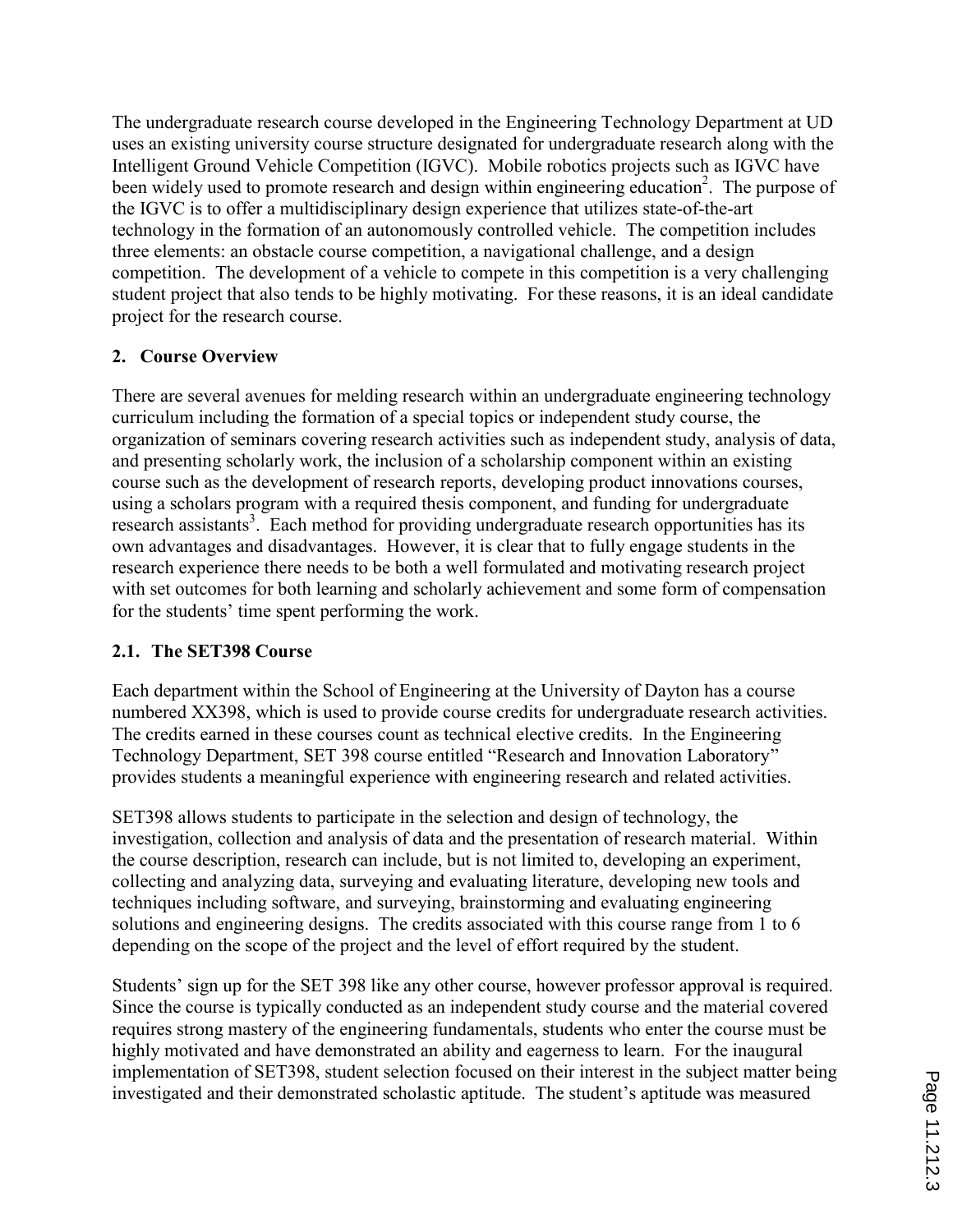using their current GPA, recommendations from their advisors and finally through a brief interview with the instructor to determine their ability to independently learn.

## 2.2. Course Structure

Many undergraduate research courses in engineering programs desire to provide a hands-on component to students who would otherwise have little working knowledge through the traditional lecture courses. Many research projects are industry sponsored and can be very helpful in providing students future employment opportunities<sup>4</sup>. Contrary to this position, the developed SET398 course is structured to provide engineering technology students an opportunity to broaden their understanding of specific technologies separate from their application. Providing such a learning opportunity for highly motivated and academically strong students can also demonstrate the benefits of pursuing a graduate level education.

The course is broken into three separate phases, each focusing on a particular aspect of the research and design process. During the first phase of the course, the students perform engineering research to investigate existing technologies that can be used for their particular design. This phase helps define the components of information that they can use during the design phase of the project. It is important to note that the students are not researching the technologies in an applied form. To prepare for this phase of the course, students are provided with initial resources lists including all the related engineering professional societies and their associated publications and suggested research methods.

The students, during this phase, must learn how to conduct a literature research of technical documents and how to interact with other engineers in search of technologies that can be used for their design solution. Unlike a traditional lecture course, the instructor is not a "tour-guide" walking the students through new concepts. Instead, the students are independently responsible for their learning experience. Each student is required to find and review at least six refereed publications and another four supporting technical documents. Supporting documents can include Internet articles or pertinent information from external contacts working in the field. The references collected are also required to be complementary of each other and form a coordinated and meaningful body of material.

The second phase of the course is the interim design formation. During this phase, students compile their research and formulate initial engineering designs including all references used. This design phase includes individual and group brainstorming sessions, focusing on developing novel implementations of the researched technologies. Students also perform product research during this phase. Students are required to submit an informal interim design report and to introduce their designs to the instructor and class for feedback.

The last phase of this course is the formation of the final design. Using the instructor and peer feedback from the interim design phase, the students finalize their designs. Additionally, each student must support their design decisions using various analysis techniques. A weakness that many engineering technology students leaving college have is in understanding the analysis portion of the engineering design process. The analysis aspect of the design process is perhaps the most critical step and one that relies heavily on the fundamental physics, mathematics, and base discipline specific principles underlying the engineering profession<sup>5</sup>.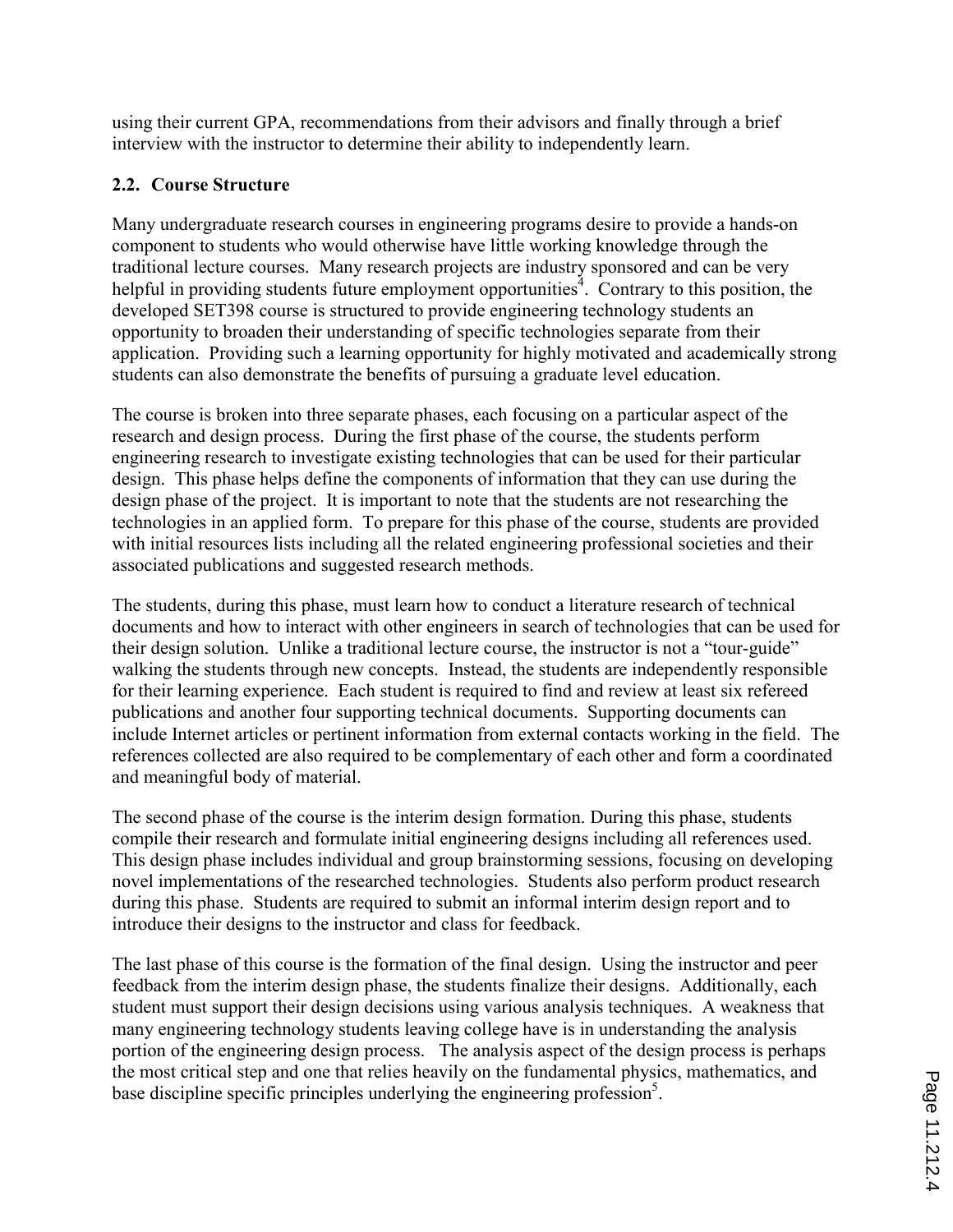The SET398 course contained five formal meetings for all students to attend and two individual design reviews between each student and the instructor. The instructor was also available throughout the semester to answer questions. A total of three students were enrolled in the SET398 course during the 2005 summer semester. The students were from the Mechanical Engineering Technology (MET) Program, the Electrical Engineering Technology (EET) Program, and the Computer Engineering Technology (CET) Program.

Each student was paired with a specific research and design task where all the tasks, when compiled, would produce the core electrical, mechanical and computational architectures of the UD autonomous vehicle. The MET student was focused on researching and designing the mechanical chassis for the vehicle including its structural analysis. The EET student was responsible for researching and designing the power distribution and drivetrain systems. Finally, the CET student was responsible for the computational system design.

### 3. Project Results

Each student had some level of success in reaching their stated objectives for their research and design task; however, no single student was able to completely meet every objective. A factor in the students' ability to complete all their tasks was the shortened length of the summer semester and difficulties during the research phase.

The mechanical chassis research and design effort was assigned to the MET student who was required to provide not only the chassis design but also a 3D model of the design and its structural analysis. It was desired for the chassis to meet the minimum system size requirements as specified by the IGVC rules, provide a minimum weight for transporting purposes and to use relatively inexpensive materials and fabrication processes. The MET student was able to complete a final design and structural analysis; however he was unable to successfully develop a 3D model due to unfamiliarity with the software package used in the department computer labs.

The research performed by the MET student focused in three areas: automotive chassis design, structural analysis and materials and welding. The student used the structural analysis resources to supplement material from a machine design course to calculate the maximum load rating of his final design. The material research allowed him to determine the best materials and joints to use for strength and functionality. The chassis design material was not useful due to the simple nature of the autonomous vehicle's chassis. During the interim design meeting, a brainstorming session led to the concept of using a standard 19" rack subsystem as the central module as shown in the vehicle diagram located in Figure 1. This subsystem would provide a highly flexible, lightweight and rigid environment for storing the vehicle's electrical components and batteries.

The EET student was responsible for the power system and powertrain designs. He was able to develop a complete design and associated analyses. The power system design and analysis included a power budget and a system circuit which is depicted in Figure 2 for a system with a 30 minute runtime. The EET student properly specified the motor and controller requirements from desired performance targets. He was also able to find commercially available motor control hardware that met these design specifications. However, the EET student had difficulty in correlating his motor controller research findings with the motor controller to his final design.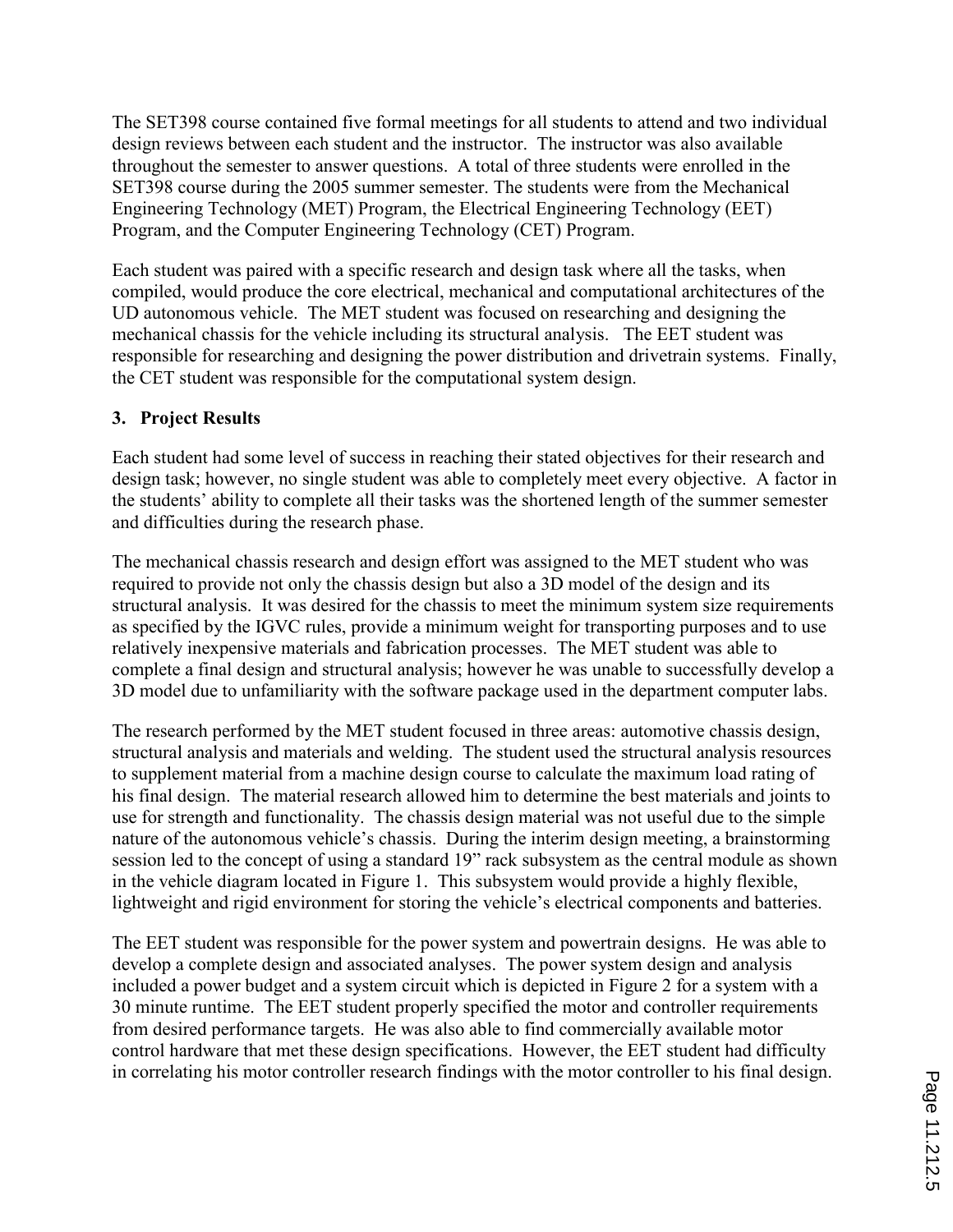

Figure 1: Preliminary vehicle chassis design developed from proposed specifications



Figure 2: Proposed power distribution circuit and budget

The EET student struggled with finding research resources that focused on technology rather than products or applications of technology. Therefore, the motor controller used in the design was selected based on its ability to meet the desired performance requirements and not on its underlying technology. While this strategy did conclude with an appropriate design, the overall purpose for the technology research phase was circumvented.

Finally, the CET student performed the research for the computational system design. Before he was able to research applicable technologies, he first had to develop the required environmental specifications, performance specifications, and interface requirements for the computer system. To minimize system cost and implementation time, it was also desired to find a commercially available solution that would incorporate the desired technologies discovered through the research process.

A final specifications list was created with the best technologies to meet each specification. The proposed computational system layout, including all system interconnects, is located in Figure 3. The CET student discovered that there could be difficulties when trying to find a commercially available solution that meets the specified technologies. This portion of the design phase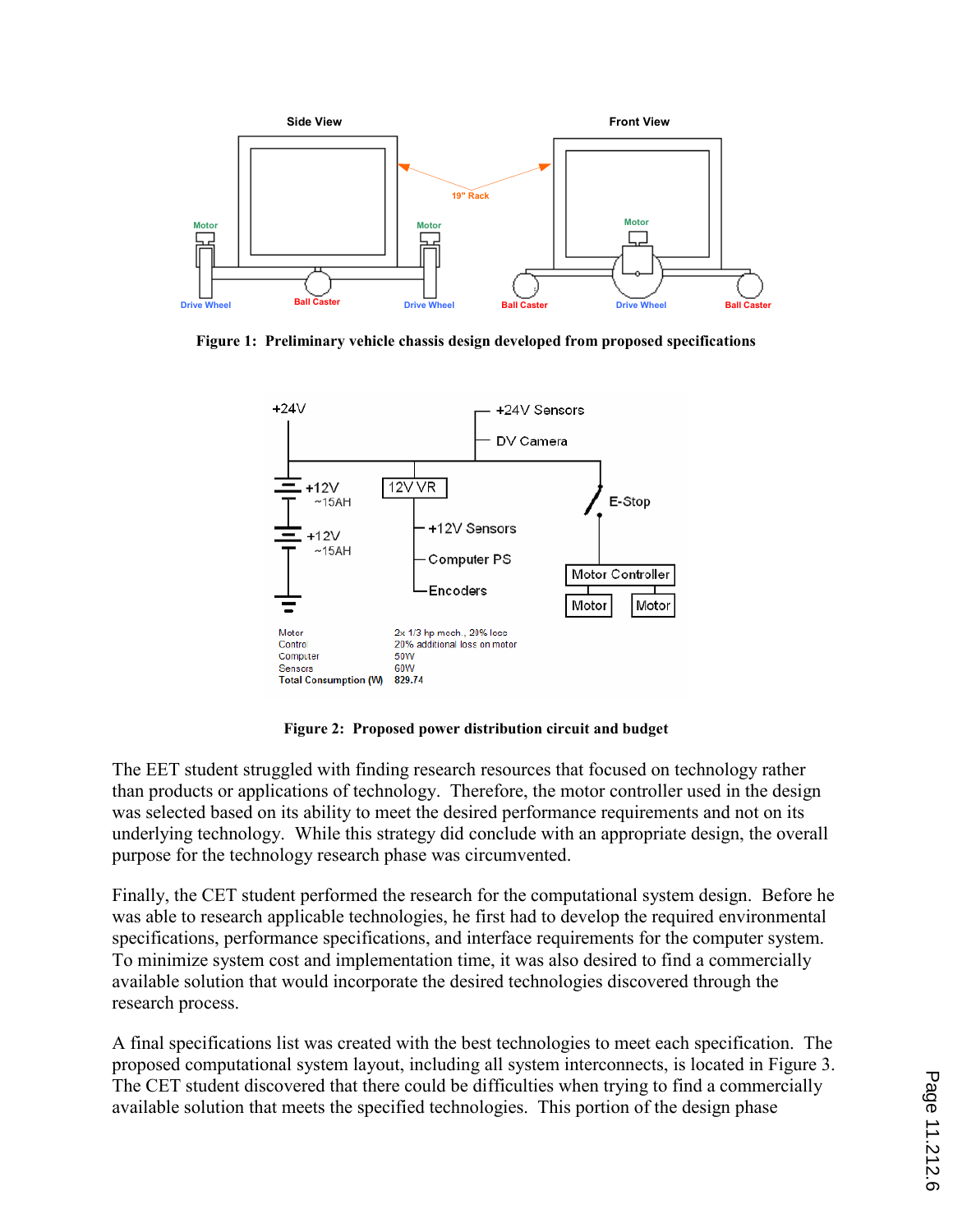consumed the remaining course time and therefore no analysis was performed on the system. As part of the analysis phase, the CET student was to develop an algorithmic design for a system "health-monitoring" program that would periodically check the status of the computational system and its peripherals.



Figure 3: Proposed computer system with peripheral connections

### 4. Course Outcomes

Since the course used an independent study format there were only a few assessment points throughout the semester. The students were required to maintain an engineering journal throughout the research and design processes. This journal was submitted for review numerous times throughout the semester. Along with the journal, an interim and final design reports were also submitted.

The journal entries proved very useful in helping to maintain the students' level of effort and to ensure the students were on the correct path during the research phase. The students often felt overwhelmed during the research phase since they did not have prior experience of performing technology research. Through periodically reviewing the journals, the instructor was able to provide suggestions for research material and ensure the research being conducted was meaningful and applicable to the particular design objectives.

## 4.1. Student Feedback

Numerous positive outcomes associated with undergraduate research projects have been documented. Some of these outcomes include the students' ability to create something new that they feel is their own, their understanding of the importance in accurately recording and documenting all research and design work, and their understanding that knowledge can be gleaned from both successes and failures<sup>1</sup>. Another key outcome of an undergraduate research course is the students' ability to independently learn new material and think creatively.

To help realize how successful this course was at achieving these goals, a student survey was administered at the end of the semester to help identify the students' perception of the course,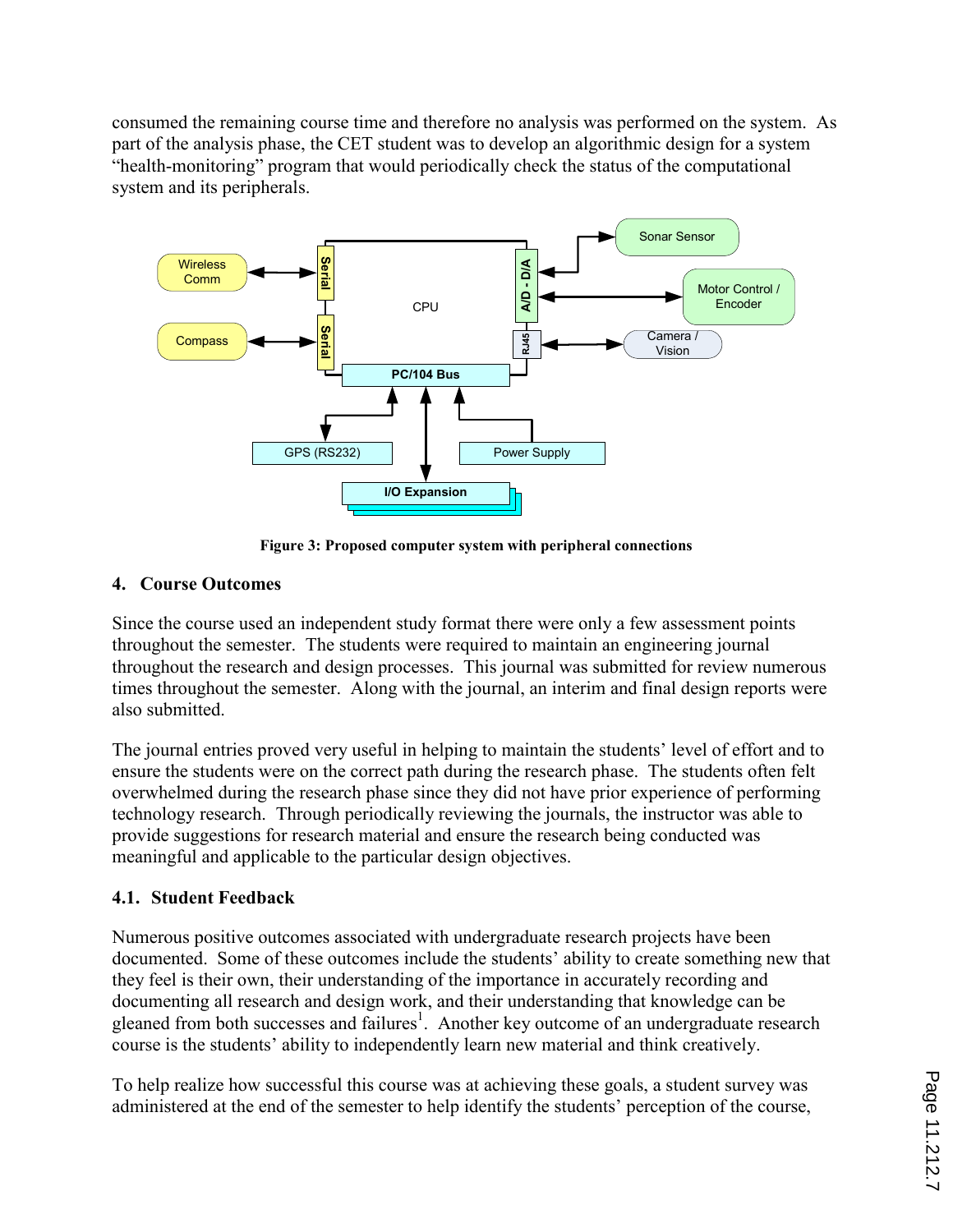areas for future improvement in administering an undergraduate research course, and its impact on encouraging students to continue the learning process.

In commenting on how challenging the course was, all students agreed that the "open" structure of an independent study course proved very challenging. The self-discipline and required motivation is definitely an issue with any independent learning exercises. There was also a consensus that more frequent group meeting could have generated better results by helping to "force" along and keeping them better on track during the research phase.

One student mentioned that the research phase helped him gain confidence through interacting with other engineers and he was able to overcome some of his hesitations about asking questions. Another student commented on how the course helped reinforce the importance of teamwork when working on large engineering projects. This comment was surprising since the majority of the course work was performed individually except for the few groups meetings.

Another area that all students agreed on was a concern over how their performance was being evaluated given the open nature of the course. While there were set deliverables, it was not clear to the students how these deliverables would be evaluated. Furthermore, two students commented that intermediate feedback on course performance from the instructor would have been helpful.

## 4.2. Instructor Comments

Many instructors may consider that teaching an independent study course does not require much course preparation for the amount of learning that the students are ale to achieve since the students are primarily responsible for acquiring the necessary background knowledge needed to complete the project and meet the desired outcomes<sup>6</sup>. However, looking at the outcomes from the SET398 undergraduate research course, it is apparent that heavy instructor involvement, at least during the research stage, is critical.

The students tended to gravitate towards application specific research instead of looking at just the technology, which led to a longer research component and took time away from the design and analysis phases. While the importance of solid engineering analysis is sometimes neglected in traditional engineering technology courses, it was an important aspect of the research and design process in the SET398 course. Having the students perform a meaningful analysis of their design, and even research different analysis techniques can be an added bonus for performing undergraduate research. The application of course material to the analysis of an engineering solution can be very useful in demonstrating to students the importance of understanding the basic engineering principles.

### 5. Future Directions

The designs and research material generated in the SET398 course are being used as a basis for a multidisciplinary senior project that is tasked with implementing a fully functional autonomous vehicle. This design team is comprised of two mechanical engineering students, one electrical engineering student, one computer engineering student, and two electrical engineering technology students. The designs developed during the SET398 course will be very important in the successful realization of an autonomous vehicle.